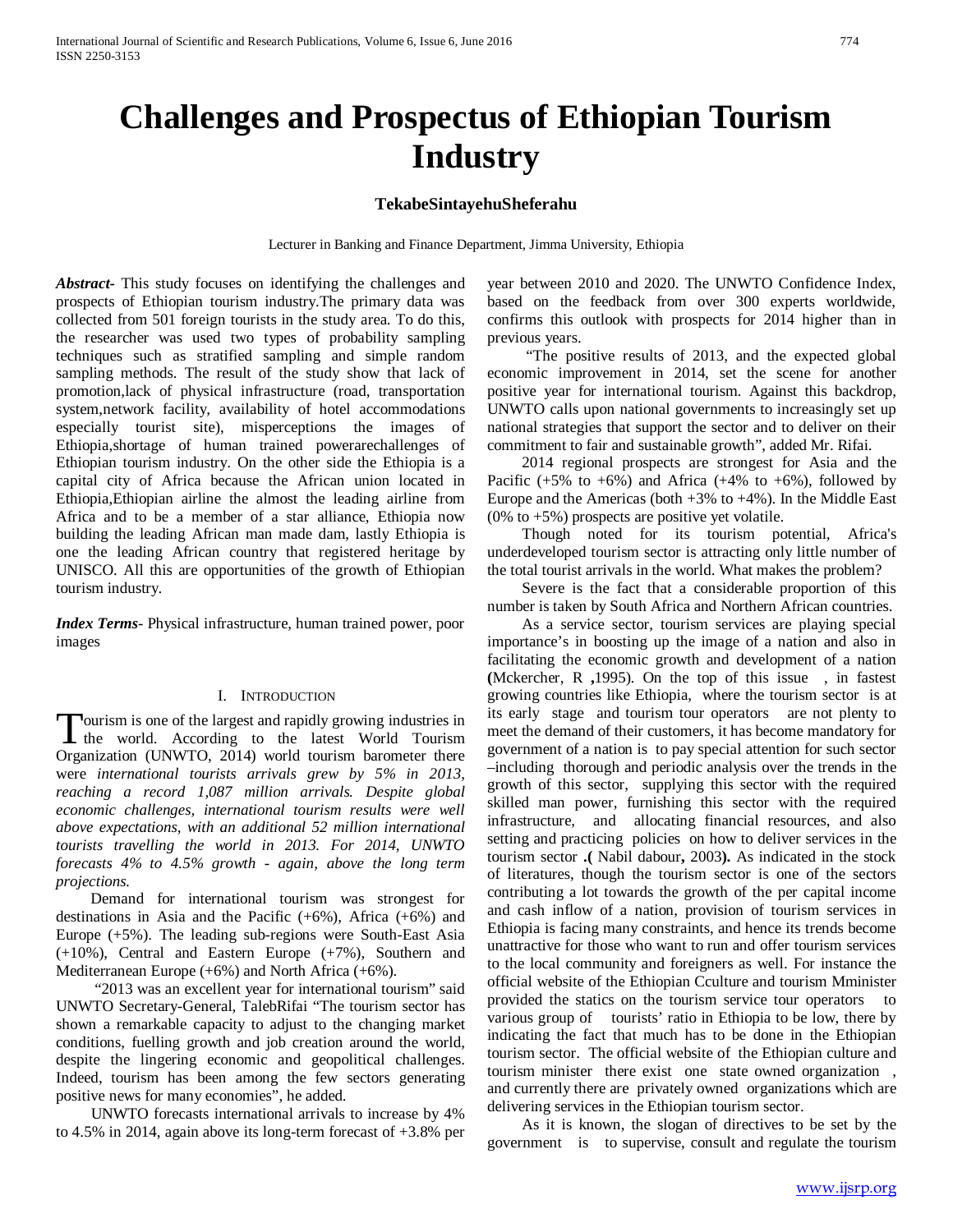market, thereby boosting up trends in the growth of tourism services and ensuring the realization of the national economic growth and development policy set by the existing government. As cited by World Bank (2006), ups and downs in licensing of tourism service operators , inconsistent and weak supervision of such organizations by the government , little awareness as to the benefits of tourism services by the local communities , shortages of reservation software indicating tourism sites to visitors and number of registered local and foreign visitors , who got the services and image of the nation by itself are among some of the key factors that not only determine the growth and trends of the tourism sector in Ethiopia but also make the tourism sector to be at its early stage, there by further limiting the demand of local and foreign tourists towards the Ethiopian tourism sector . One reason why the study about tourism services is important is that the government cannot ensure consistent economic growth and development only from the manufacturing sector. Another reason is that currently, the government is pursuing free economic system there by allowing local privately owned organizations to take part in the delivery of tourism services in the Ethiopian tourism industry. The third reason is that provision of tourism services be it directly or indirectly are expected to contribute a lot towards the increment in the gross national product, economic growth, economic development and other policies, or objectives set by the government. The last reason is that, delivery of tourism services has its own contribution in building and sustaining the good image of a nation.

 Now a day, Tourism sector is getting attention by developing countries since it is becoming a backup for their economy stability with the fact that their economic background mainly depends on exporting Agricultural products which has little contribution for earning hard currency (UsmanA.Raheem, 2008).

 Ethiopia's great potential for tourism development is mentioned everywhere and I do not go in to the details in this study. (See for example World Bank, 2006: study. (See for example World Bank, 2006; [www.tourismethiopia.org,](http://www.tourismethiopia.org/) www.ethitoa.com, various travel books and websites of tour operators). It suffices to say that it has almost all types of primary tourist products: historical attractions, national parks with endemic wild life and cultural and religious festivals. UNESCO recognizes nine world heritage sites (as many as Morocco, and South Africa and more than any other country in Africa): Axum's obelisks, the monolithic churches of Lalibela, Gondar's castles, the Omo Valley, awash vally, konsoCultural Land scape, Tia's carved standing Stones, Semien National, Park, and the walled city of Harar.

 Ethiopia to the contrary of others four African countries (Egypt, South Africa, Kenya and Tanzania), is not strong enough to attract foreign tourist tourism market. However, as these all countries possess their own tourism supplies, Ethiopia also has its own supplies and yet the flow of international tourists to Ethiopia is very little. This claim comes out from the figure of WTO international tourist's statistics that is registered with in Ethiopian tourists' arrival for the last fifteen years. For example when it sees our neighbour countries Kenya are three times greater tourist arrival and gets 11.9% GDP contribution (Source: [World Travel and Tourism Council Data, 2013\)](http://knoema.com/sys/browse/WTTC2013).While in Ethiopia the tourist contribution for the GDP are 4.8% only.(Source: [World Travel and Tourism Council Data, 2013](http://knoema.com/sys/browse/WTTC2013) ).Thus, the concern of this study is to question why this situation is happening and how it is going to be improved in the future Ethiopian Tourism industry. Hence, this study carried out to answer the following questions: What are the constraints of tourism industry in Ethiopia and what are the prospects of current operation of tourism industry in Ethiopia?

 The general objective of this study was to identify challenges and prospects of Ethiopian tourism industry. Specifically, tries to separately identify the problems and opportunities of the tourism sector.

## II. A BRIEF REVIEW EMPIRICAL LITERATURE

 According to Jackie Odudoh (Associations Kenyan tour oprtatours,2013)said that safety and security, lack of adequate resources and infrastructure, Poor image and perception of Africa-political instability, limited connectivity, high operating costs -fuel prices and limited and expensive air access are the most challenges of Kenyan tourism industry.

 TeshaleBiazen 2010, also support that the above problems and based on his research political uncertainty or disruption of infrastructure has a major influence of the tourism sector.

Essential wages in the tourism sector tend to be low in comparison to others sectors (although agriculture in many cases is an exceptional).This mostly happen as this sector income is seasonal and lost confidence of many professional experts with high salary. In return such kind of insecurity may discourage people to join this institution or to stay in for long period of time. (Bull, 1995) or employment problem is one of the bottleneck of Ethiopian tourism.

 According to (GezachewAndarege, 2013) ,on his finding of the study mentioned that lack infrastructure, problems of securities, lack of museum, lack of service and facilities, lack of preservation and protections of heritage, financial constraints are the major challenges of tourism development.

 According to ( Nabil dabour,2003), on his study analysislack knowledge and awareness, lack of technical knowhow and weak promotion activity, lack of tourism related infrastructure, lack of consistent tourism strategy and policy, lack of tourism safety and lack of tourism diversification is the man problems of OIC countries.

#### III. RESEARCH METHODOLOGY

#### *a) Data Source, the Study Area and Sampling Technique*

 For this study, primary data was collected from foreign tourists, tour and travel companies and employees of ministry of tourism and cultureduring 2014/15.The information was obtained from foreigntouriston challenges of Ethiopian tourism industry such as road infrastructure, transportation system, network facility, hotelaccommodations, human trained power, misperception of the images, promotion, security and prospects of Ethiopian tourism industry etc obtained through the questioners and using the interviews for the domestic tour and travel companies and employees of ministry of tourism and culture.

 The study area was on Ethiopia. Among the tourist attraction areas in Ethiopia, the researcherwas taken the sample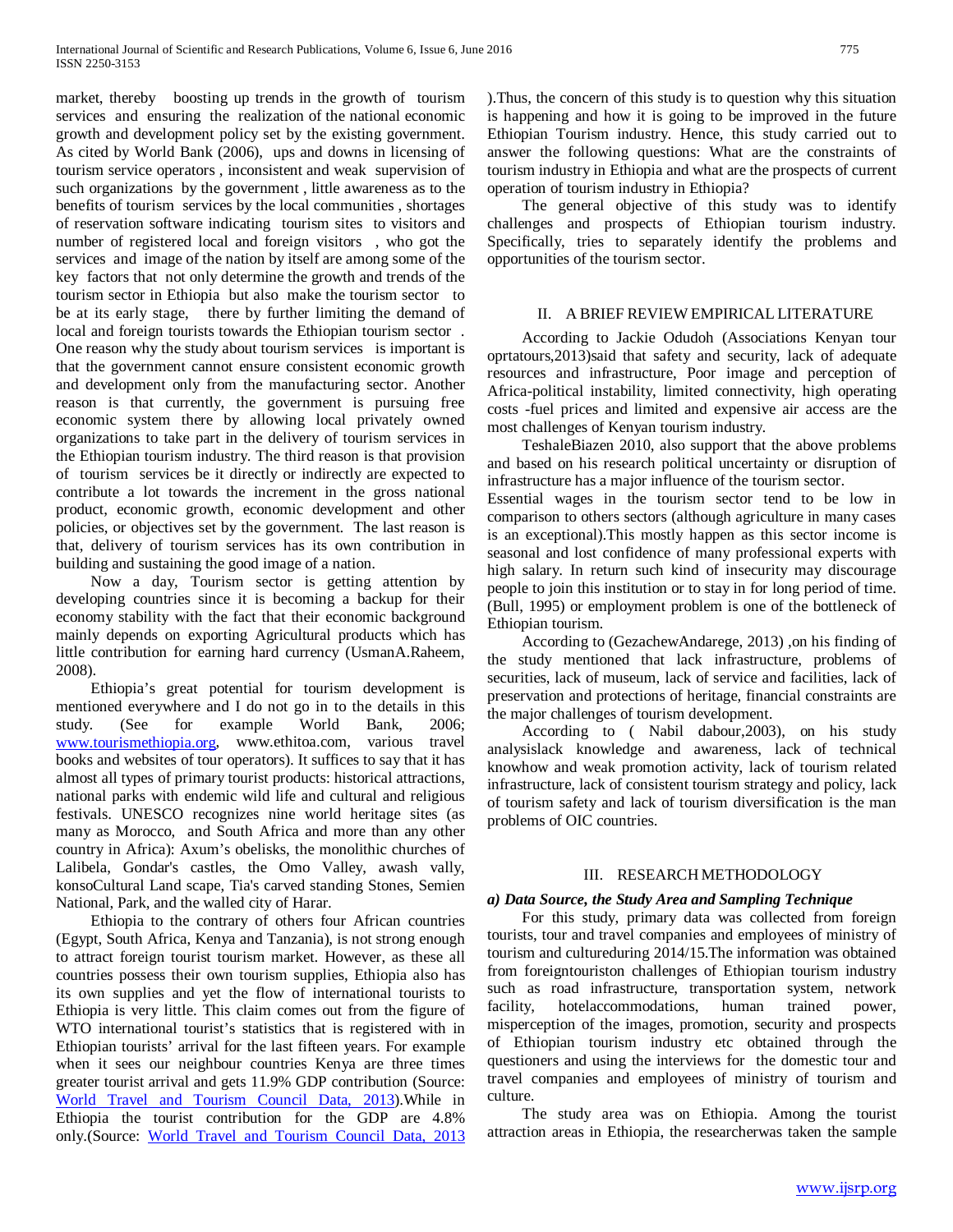from the UNISCO that registered the Ethiopian cultural and heritage place.From the registered list such asAxum's obelisks, the monolithic churches of Lalibela, Gondar's castles, the Omo Valley, awash vally, konsoCultural Landscape ,Tia's carved standing, Stones, Semien National Park, and the walled city of Harar the researcher was taken only four such as the monolithic churches of Lalibela from northern part of Ethiopia, omo valley from southern part of Ethiopia,the walled city of Harar from eastern part of Ethiopia and Tia's curved stone to collect the data from foreign tourist the tourist sites in Ethiopia.

 The researcher has used instruments as open and close ended questionnaires and unstructured interviews to collect primary data from the foreign tourists and ministry of tourism and culture employees, tour and travel companies respectively. To do this the researcher for foreign tourists use probability sampling techniques especiallystratified sampling to create strata for tourist place. Then inside the strata the researcher was used simple random sampling techniques to collect the necessary data from the respondents. Under a simple random sampling approach, the tourist who emerged from tourist sites was chosen as the sample in this study. The researcher was distributed 150 questioners for each four tourist place.

#### **b)** *Sample size determination*

 Under this research proposal sample size only necessary for foreign tourist. The researchers will take 600 as a sample from this amount of total population. Due to the infinite size of population the researchers will take a sample based on Bill Godden formula. The sample will take based on as follows:

*Sample Size - Infinite Population* (where the population is greater than 50,000)

 $rac{2}{SS}$ 

$$
SS = \frac{Z X (P) X (1-P)}{2}
$$

**A) Challenges of Ethiopian tourism industry** 

**i. Promotion** 

**C** 

 $Z = Z$ -value A (e.g., 1.96 for a 95 percent confidence level)

 $P =$  Percentage of population picking a choice, expressed as decimal

C = Confidence interval, expressed as decimal (e.g.,  $.05 = +/-$ 5 percentage points)

Z-values (Cumulative Normal Probability Table) represent the probability that a sample will fall within a certain distribution.

The Z-values for confidence levels are:

1.96 = 95 percent confidence level

### $SS = 3.8416 \times 0.5 \times 0.5 = 600$ 0.0016

#### **c)** *Data Analysis Techniques*

 The data collected through the aforementioned research tools will be organized in a way suitable for analysis using computer software. A descriptive method of data analysis will be employed using Statistical Package for Social Scientists (SPSS) Version 16 for Windows Software.

#### **III.** DESCRIPTIVE AND EMPIRICAL RESULTS

 This part is tried to discuss and identify the challenges and prospects of Ethiopian tourism industry. The study employed both quantitative and qualitative research tool in order to produce a richer and more factual report. From 600 total samples questioners the respondents are properly fill and returned 501 questionnaires.

| <b>Table 1 Promotions</b> |           |                    |  |
|---------------------------|-----------|--------------------|--|
| 1=Disagree                | 2=Neutral | $3 = \text{Agree}$ |  |

|                |                                                                   | <b>Item</b> | <b>Frequency</b> | percent  |
|----------------|-------------------------------------------------------------------|-------------|------------------|----------|
| 1              | Ethiopian tourism Promotion sufficient enough to promote and      |             |                  |          |
|                | providing information.                                            |             |                  |          |
|                |                                                                   | Disagree    | 301              | 60       |
|                |                                                                   | Neutral     | $\mathfrak{D}$   |          |
|                |                                                                   | Agree       | 198              | 39       |
|                |                                                                   | Total       | 501              | 100%     |
| $\overline{2}$ | I have seen better promotional way when I compare other African   |             |                  |          |
|                | countries                                                         |             |                  |          |
|                |                                                                   | Disagree    | 275              | 51       |
|                |                                                                   | Neutral     | 10               | 6        |
|                |                                                                   | Agree       | 214              | 43       |
|                |                                                                   | Total       | 501              | 100%     |
| 3              | I have getting what it promoted                                   |             |                  |          |
|                |                                                                   | Disagree    | 211              | 42       |
|                |                                                                   | Neutral     | $\Omega$         | $\Omega$ |
|                |                                                                   | Agree       | 290              | 58       |
|                |                                                                   | Total       | 501              | 100%     |
| 4              | Ihave an information Ethiopia is the leading heritage register by |             |                  |          |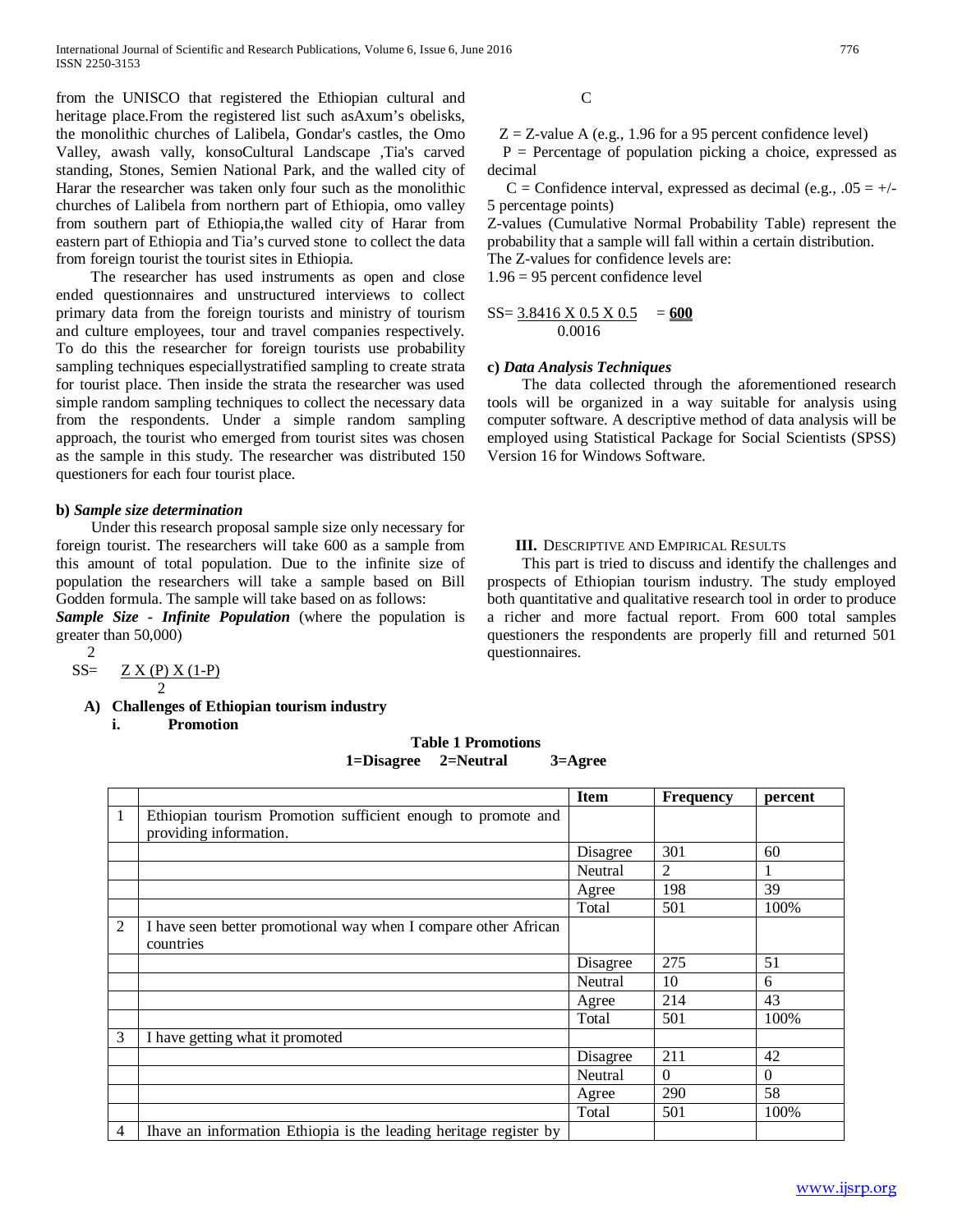| UNISCO in Africa |          |     |      |
|------------------|----------|-----|------|
|                  | Disagree | 256 | JІ   |
|                  | Neutral  | U   |      |
|                  | Agree    | 245 | -49  |
|                  | Total    | 501 | 100% |

#### **Source:-close ended questionnaires**

 The above table 1 can show that the experience of Ethiopian tourism Promotion. Among the respondent 60% said that Ethiopian government have a home assignment to promote Ethiopia and provide full information about the tourist destiny. Whereas 39% respondents said that Ethiopian government sufficiently promote and provide full information on the tourist destiny and the other 1% respondent keep silent to say anything. Based on the above result the researchers conclude that Ethiopian government were backward to promote Ethiopian tourism industry and expecting a lot from the government.

 Apart from the above 51% respondent still put there strong comment and own experience. They said that other African countries are much better use deferent ways of promotion to attract customer than Ethiopia. Whereas 43% respondents said that Ethiopian government better promotional way when we compare other African countries. The reaming 6% respondent keeps silent instead of to say something. Based on the above results the researchers conclude that still Ethiopia poor in promoting Ethiopian tourism when it compare the other African countries. Another issue also their expectation, According to the respondent 58% tourist said that I had got what it already promoted but the other 42% respondent said that the actual status of tourist destiny and I previously seen by different means of promotion even by Tour Company packaging is totally different. The researcher also raise other issue to the respondent do you have an information that Ethiopia is the leading heritage register by UNISCO in Africa. Among the respondent 51% said they didn't have information while 49% respondents said I have information. Based on the above result the researchers conclude that most of the foreign tourists they didn't have any information Ethiopia is the leading African countries to registered heritage by UNISCO.

 Based the above table, the researchers also asked that thetour and travel companies about the experience of Ethiopian tourism organization to promote Ethiopia. They said that there is poor experience to promote Ethiopian tourism places for the rest of the world in different means of promotion like international channel routinely. Even there is a gap to promote tourist area to domestic visitor.

 The researchers also raised the question via interview for the marketing manager of ministry of tourism and culture about the promotions of Ethiopia tourism for the rest of the world. They said that in the past can say we are not better especially for promoting Ethiopian tourism destiny for internally and externally but for the future have a plan to promote and can said that one of the problems of Ethiopian tourism is lack of promotion

## **ii. Physical Infrastructure a) Road**

**Table 2 Road**

|    |                            | <b>Item</b>  | Frequency        | <b>Percent</b>  |
|----|----------------------------|--------------|------------------|-----------------|
| 1. | $\mathbf{I}$<br>can<br>see |              |                  |                 |
|    | completed road             |              |                  |                 |
|    | to visit tourist           |              |                  |                 |
|    | place<br>in                |              |                  |                 |
|    | Ethiopia                   |              |                  |                 |
|    |                            | Disagree     | 256              | 51              |
|    |                            | Neutral      | $\theta$         | $\bf{0}$        |
|    |                            | Agree        | $\overline{245}$ | $\overline{49}$ |
|    |                            | <b>Total</b> | 501              | 100             |
| 2. | The road facility          |              |                  |                 |
|    | convenient<br>are          |              |                  |                 |
|    | to visit tourist           |              |                  |                 |
|    | place                      |              |                  |                 |
|    |                            | Disagree     | 367              | 73              |
|    |                            | Neutral      | $\overline{0}$   | $\overline{0}$  |
|    |                            | Agree        | 134              | $\overline{27}$ |
|    |                            | <b>Total</b> | 501              | 100             |
| 2. | I can see other            |              |                  |                 |
|    | African                    |              |                  |                 |
|    | countries but              |              |                  |                 |
|    | Ethiopia<br>are            |              |                  |                 |
|    | much<br>better             |              |                  |                 |
|    | road facility              |              |                  |                 |
|    |                            | Disagree     | 246              | 49              |
|    |                            | Neutral      | $\overline{151}$ | 30              |
|    |                            | Agree        | 104              | 21              |
|    |                            | <b>Total</b> | 501              | 100             |
|    |                            |              |                  |                 |

#### **Source:-close ended questionnaires**

 The above table 2 shows that the overall road infrastructures in Ethiopia. The researcher also asked that completeness road infrastructure to visit tourist place in Ethiopia, among the respondents 51% said that the road infrastructure in Ethiopia are not complete to see the tourist destiny in all place. However 49% respondents said that road infrastructure in Ethiopia are complete to see the tourist destiny in all place. Apart from this it also raised the convenience of the road, 73% respondents said that Ethiopian road infrastructure are not paved. Whereas 27% respondents said that Ethiopian road infrastructure are paved. Based on the above result the researchers conclude that most of the road infrastructure in Ethiopia are not completed and convince to visit a tourist area.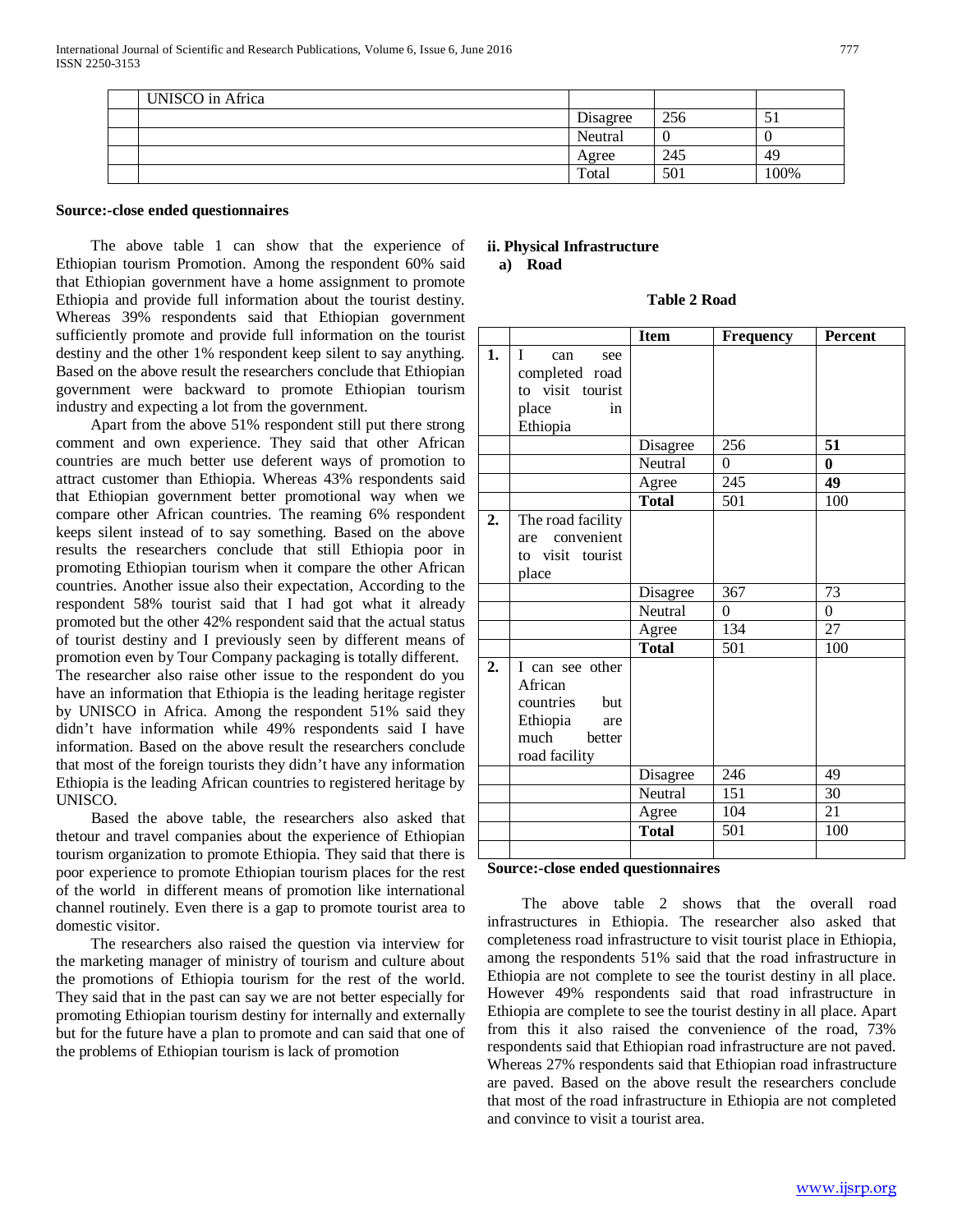### **b) Transportation system**

#### **Table 3 Transportation System**

|    |                                                                                                                                                         | <b>Item</b>  | <b>Frequency</b> | Per<br>cent |
|----|---------------------------------------------------------------------------------------------------------------------------------------------------------|--------------|------------------|-------------|
| 1. | The<br>transportation<br>system to visit the<br>tourist destiny are very<br>good                                                                        |              |                  |             |
|    |                                                                                                                                                         | Disagree     | 275              | 55          |
|    |                                                                                                                                                         | Neutral      | 26               | 5           |
|    |                                                                                                                                                         | Agree        | 200              | 40          |
|    |                                                                                                                                                         | <b>Total</b> | 501              | <b>100</b>  |
| 2  | There are different and<br>sufficient<br>οf<br>ways<br>alternatives<br>to<br>traveling (train, bus,<br>air, ship etc.) system in<br>inside the country. |              |                  |             |
|    |                                                                                                                                                         | Disagree     | 300              | 60          |
|    |                                                                                                                                                         | Neutral      | $\theta$         | 0           |
|    |                                                                                                                                                         | Agree        | 201              | 40          |
|    |                                                                                                                                                         | <b>Total</b> | 501              | <b>100</b>  |

 As shown in the above table 3 the respondents forward their feeling about the transportation system to visit the tourist destiny. Among the respondents 55% confirmed that the transportation system to visit the tourist destiny are very poor whereas the 40% said that the transportation system to visit the tourist destiny are good and the reaming 5% respondent said that keep in silent to say anything. Based on the above finding the researchers can conclude that most of the respondents are strongly disagree the transportation system to visit the tourist destiny are very good. The other issue also rise to the tourists about the alternative means of transportation system to visit a tourist area. Among the respondents, 60% tourists confirmed that strongly disagreed that there is sufficient ways of alternatives to traveling system in inside the country. Whereas 40% respondents said that strongly agree that there is sufficient ways of alternatives traveling system in inside the country to visit the tourist area. Based on the finding can conclude that there is an existence of poor traveling system in inside Ethiopia to visit tourist area.

 From the interview question also ministry of culture and tourism and tour and travel company marketing manager informed that the Ethiopian transportation system are not many alternative to see the tourist attraction.

**Source:-close ended questionnaires** 

## **c) Information and Communication Technology**

## **Table 4 Information and Communication System**

|                                                                                                                                        | <b>Item</b>  | Frequency | Per cent |
|----------------------------------------------------------------------------------------------------------------------------------------|--------------|-----------|----------|
| I can get the good internet facility, mobile phone network<br>facility at everywhere when I was traveling to visit the<br>tourist area |              |           |          |
|                                                                                                                                        | Disagree     | 501       | 100      |
|                                                                                                                                        | Neutral      | $\left($  | $\theta$ |
|                                                                                                                                        | Agree        |           | O        |
|                                                                                                                                        | <b>Total</b> | 501       | 100      |
|                                                                                                                                        |              |           |          |

#### **Source:-close ended questionnaires**

 As implied in the above table 4 the feeling of network facility in Ethiopia especially in the tourist area. From the respondent 100% said that there is no good internet and network facility at ever where when I travel to visit tourist destiny. Based on the above finding the researcher conclude that all of the respondent are confirmed that they disagree the overall network facility in Ethiopia epically when they travel it in the tourist area.

 From the interview question also ministry of culture and tourism and tour and Travel Company marketing manager informed that the internet facility in Ethiopia is poor.

## **Table5: The Networked Readiness Index 2012 for sub-Saharan African country**

| No.            |              |                | Infrastructure<br>and<br>content |  | <b>Digital</b> |
|----------------|--------------|----------------|----------------------------------|--|----------------|
| 1              |              | Rank           | Score                            |  |                |
| $\overline{2}$ | South Africa | 1              | 3.58                             |  |                |
| 3              | Cape Verdi   | 8              | 2.78                             |  |                |
| 4              | Rwanda       | 6              | 2.89                             |  |                |
| 5              | Botswana     | $\overline{c}$ | 3.27                             |  |                |
| 6              | Kenya        | 5              | 2.9                              |  |                |
| $\overline{7}$ | Gahanna      | 12             | 2.62                             |  |                |
| 8              | Senegal      | 4              | 3.04                             |  |                |
| 9              | Gambia       | 7              | 2.82                             |  |                |
| 10             | Namibia      | 3              | 3.21                             |  |                |
| 11             | Zambia       | 10             | 2.73                             |  |                |
| 12             | Uganda       | 8              | 2.78                             |  |                |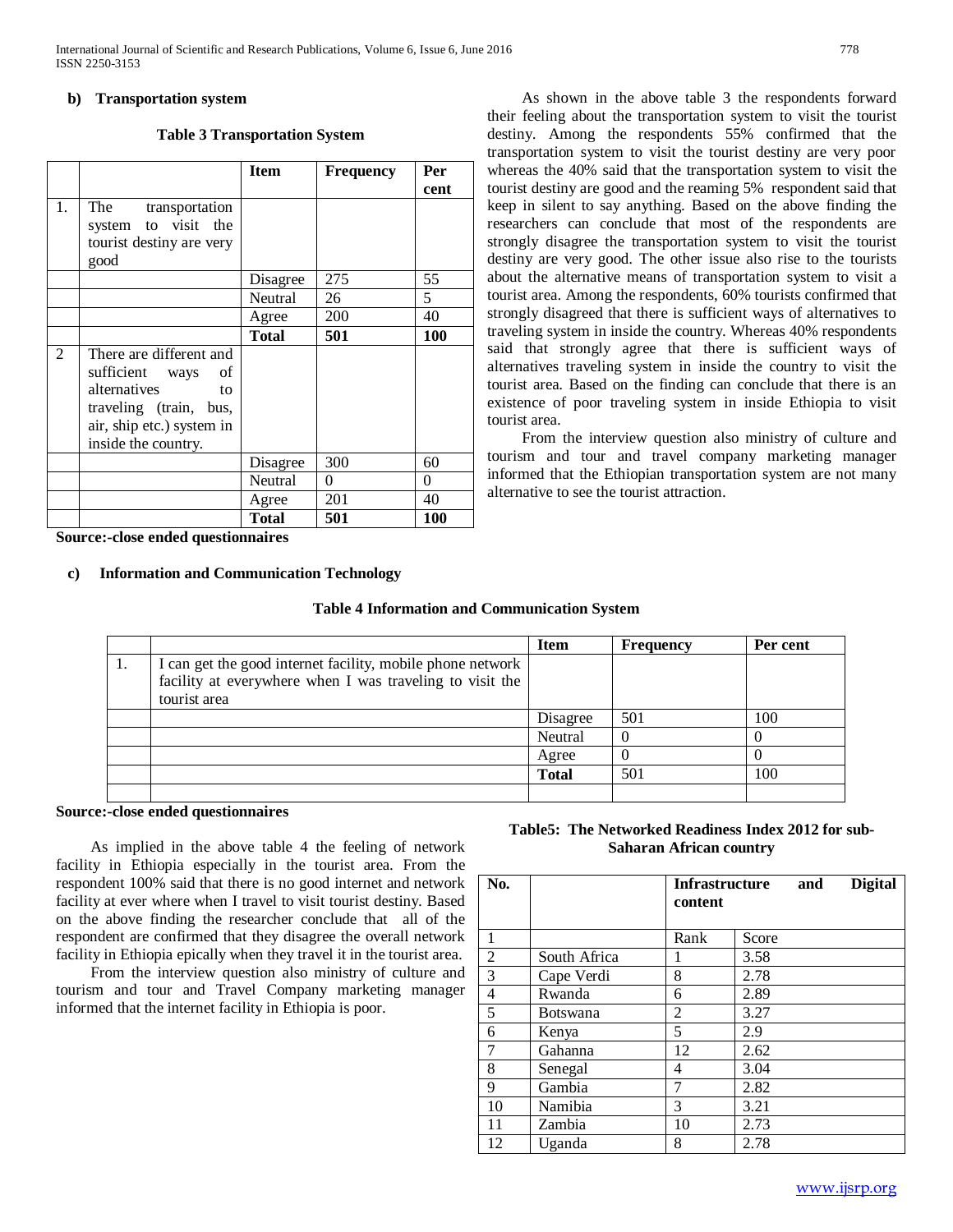International Journal of Scientific and Research Publications, Volume 6, Issue 6, June 2016 779 ISSN 2250-3153

| 13 | Nigeria      | 9  | 2.75 |
|----|--------------|----|------|
| 14 | Malawi       | 11 | 2.68 |
| 15 | Benin        |    | 2.8  |
| 16 | Cotedivore   | 2  | 3.08 |
| 17 | Tanzania     | 12 | 2.54 |
| 18 | Zimbabwe     | 13 | 2.51 |
| 19 | Cameron      | 15 | 2.21 |
| 20 | Mali         | 20 | 1.86 |
| 21 | Ethiopia     | 20 | 1.86 |
| 22 | Lesotho      | 16 | 2.13 |
| 23 | Madagascar   | 17 | 2.11 |
| 24 | Burkina Faso | 14 | 2.45 |

| ر_ | Burundi    | ے کہ وے |
|----|------------|---------|
|    | Chad       |         |
|    | Angola     | .98     |
| 28 | Mozambique |         |

**Source: - The Networked Readiness Index 2012**

 The above table 5 shows that the Africans network readiness. Among them south Africa are the top one network readiness in Africa however on the other side Ethiopia, Mali and Chad is the lowest network readiness country in the Africa .so, this result support that the above tourist arguments.

## **d) Hotel Accommodation**

|     |                                                                                    | <b>Item</b>  | <b>Frequency</b> | Per cent |
|-----|------------------------------------------------------------------------------------|--------------|------------------|----------|
| -1. | can get good hotel accommodation in Addis Ababa                                    |              |                  |          |
|     |                                                                                    | Disagree     | 211              | 42       |
|     |                                                                                    | Neutral      | $\Omega$         |          |
|     |                                                                                    | Agree        | 290              | 58       |
|     |                                                                                    | <b>Total</b> | 501              | 100      |
| 2.  | I can get good hotel accommodation outside Addis Ababa<br>especially in visit area |              |                  |          |
|     |                                                                                    | Disagree     | 256              | 51       |
|     |                                                                                    | Neutral      | $\Omega$         |          |
|     |                                                                                    | Agree        | 245              | 49       |
|     |                                                                                    | <b>Total</b> | 501              | 100      |

#### **Table 6 Hotel Accommodations**

#### **Source:-Close ended questionnaires**

 Based on the above table 6 the researchers also asked that the availability of good hotel accommodation in Addis Ababa and outside Addis Ababa. From the given respondents 58% were agreed that the availability of good hotel accommodation in Addis Ababa and the 42% respondent disagreed that the availability of good hotel accommodation in Addis Ababa. The other issue the researcher checks the availability of good hotel accommodation outside Addis Ababa. Among the respondents 51% were disagreed the existence good hotel accommodation outside Addis Ababa. But the remaining 49% respondents were agreed the existence good hotel accommodation outside Addis Ababa. From the above finding the researcher can conclude that most of the respondents agreed and disagreed that the availability of good hotel accommodation in Addis Ababa and out of Addis Ababa especially tourist area respectively.

 These questions also rise to the tour and travel company managers. According to them said that in Ethiopia especially in Addis Ababa almost all tourist are satisfied by the hotel accommodation. They get more than the expectation. Because in Addis Ababa have avail all-star hotel.So, they can reserve as they demand. However still sometimes a problem especially when exist African union is meeting and other international meeting. The hotel accommodations problemsraised that when they are move out-off AddisAbaba especially tourist destiny area. Example semen mountain when the tourists to visit the semenmountain, they will stay a couple of an hours. Even if they are interested to stay their however there is no hotel accommodation. The same things other most tourist destiny in Ethiopia

 According to the ministry of culture and tourism organization report 123 hotels are eligible to the rating,3 got five star ,11 got four star and 13 got three star,10 awarded two star and 1 got one star rating. The retaining was made in accordance with the WTO standard which includes hotel grading training for 53 experts. The classification was made based on 12 international criteria. Bedrooms, bath and rest rooms, guest rooms, restaurants, kitchen, sustainability of hotel service, security and employ treatment, among others. (Source: Ministry of culture and tourism, 2015). This can show that there is no hotel accommodations problem in Addis Ababa.

 From the interview question also ministry of culture and tourism and tour and Travel Company marketing manager said that the hotel accommodation in Addis Ababa is good but out of Addis Ababa especially tourist attraction area is poor.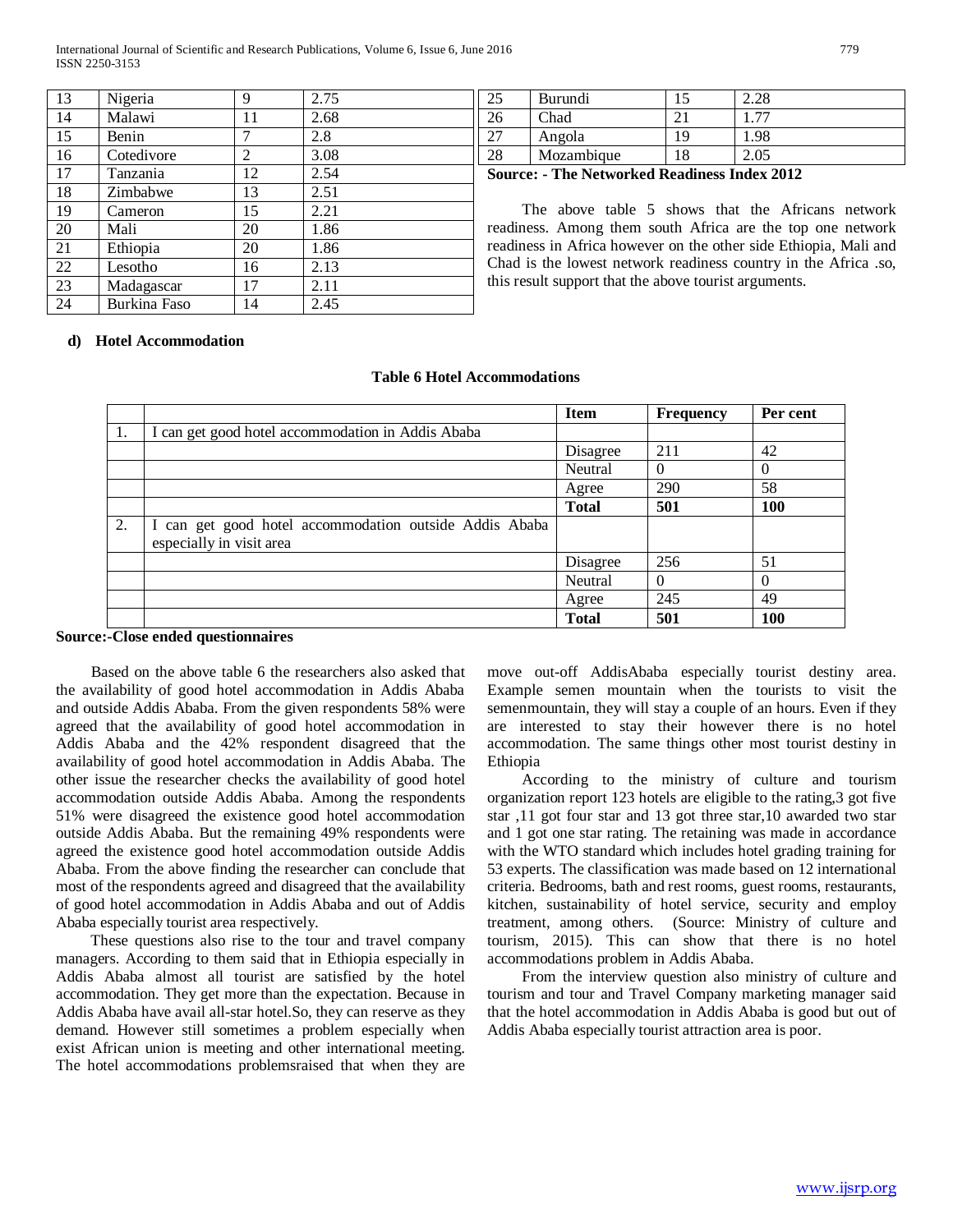|    |                                                                                         | <b>Item</b>  | <b>Frequency</b> | Per cent   |
|----|-----------------------------------------------------------------------------------------|--------------|------------------|------------|
| 1. | There is no security problem in Addis Ababa                                             |              |                  |            |
|    |                                                                                         | Disagree     | 410              | 82         |
|    |                                                                                         | Neutral      | 16               | 3          |
|    |                                                                                         | Agree        | 75               | 15         |
|    |                                                                                         | <b>Total</b> | 501              | <b>100</b> |
| 2. | There is a security problem in the visit areas in Ethiopia<br>(outside of Addis Ababa). |              |                  |            |
|    |                                                                                         | Disagree     | 180              | 36         |
|    |                                                                                         | Neutral      | 14               | 3          |
|    |                                                                                         | Agree        | 307              | 61         |
|    |                                                                                         | <b>Total</b> | 501              | <b>100</b> |

**iii. Security Table 7 Security Issue**

#### **Source:-close ended questionnaires**

 As shown in the above table 7 the researcher also raised that the security issue for foreign tourists. From the tourists 82% tourists assured that there is no security problem in Addis Ababa. Even though 15% respondents said that there is security problem in Addis Ababa. The reaming 3% respondents said that we are not an enough position to say anything about the security condition in Addis Ababa. Apart from this 61% foreign tourist also assured that there is no security problem out of Addis Ababa especially in tourist place. However 36 % respondents said that there is a security problem out of Addis Ababa and the reaming 3% respondents keep silent to say anything about the security

condition of out of Addis Ababa. Based on the above result the researchers conclude that most of the respondent confirmed that there is no security problem in inside and outside Addis Ababa. From the interviews of tour and travel company said that in Ethiopia generally can say that there is no a security problem. Tourist still said that there is a clear difference before come to Ethiopia and the reality in Ethiopia. Tourist hears and believes that Ethiopia are not all over secure however after travailing throughout Ethiopia they can assure that Ethiopia is one the secured country in Africa.



#### **iv.Image perception**

**Source:-close ended questionnaires**

 The above chart 1 shows that the image perceptions of the tourist about Ethiopia. From the total respondents 76 % was feeling that Ethiopia is the place of indications of war, insured and not this much have tourist attraction. Whereas 24% was not feeling of that Ethiopia is the place of an indications of war, insured and not this much have tourist attraction. Based on the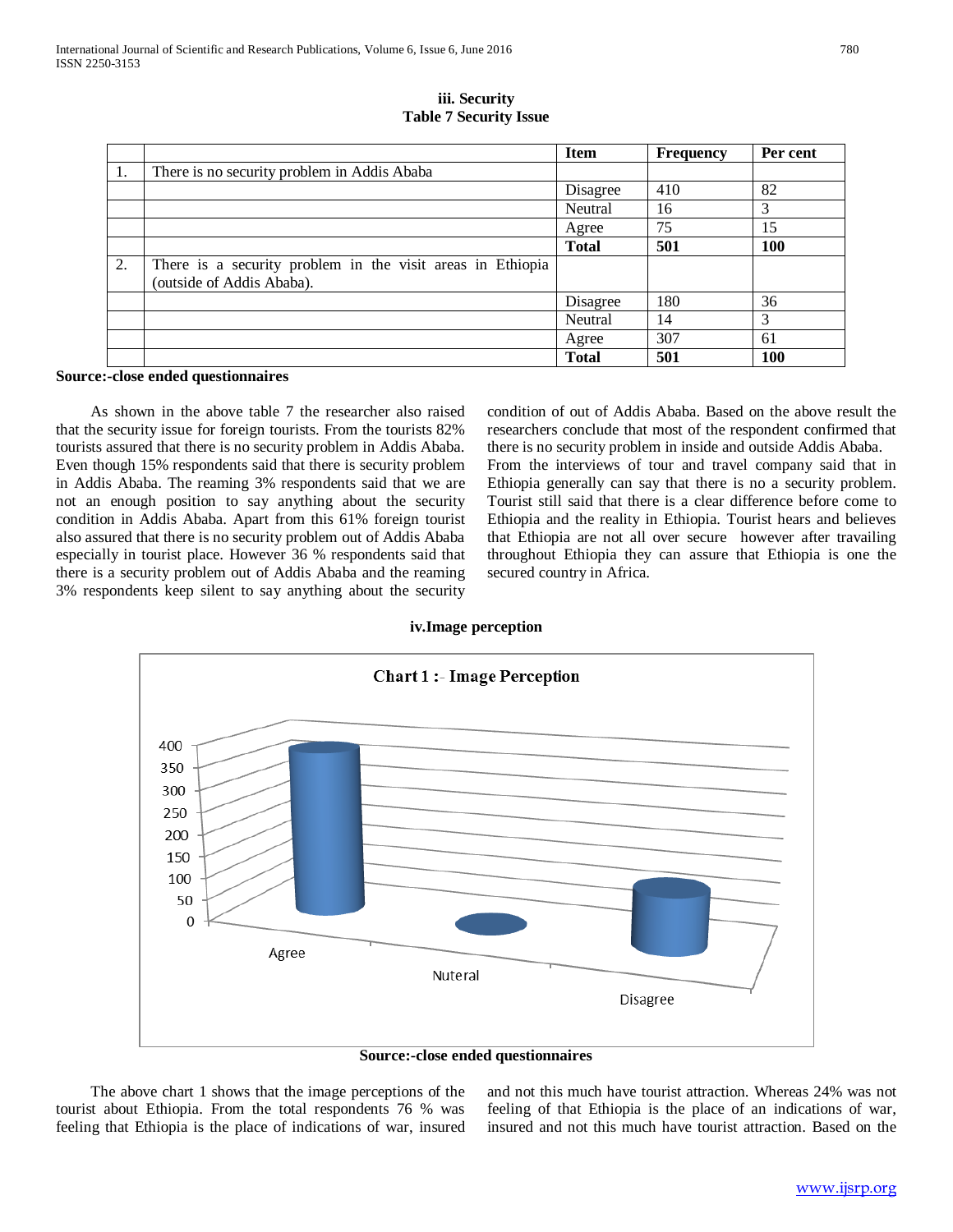above data the researchers conclude that most of the foreign tourist was feeling that Ethiopia is the place of an indications of war, insured and not this much have tourist attraction.

 From the interviews the researcher also asked that the marketing mangers about the image perceptions of the foreign tourists. As he said that the foreign tourists are have a wrong image especially before coming to Ethiopia they feel that Ethiopia is an indications war and an examples of poor countries however after coming and travelling across the country they totally changed their images and make a promise to comeback for the second time and will tell the actual figures of Ethiopia for the rest of friends, relatives, colleagues etc. The other ting also told me ministry of tourism and culture, Ethiopian tourism organization have a home assignment to promote the other image of Ethiopia.

 An image of a destination is one of the determinants of travel behaviour. The World Bank (2006:2) presented a relation between the poor image of Ethiopia and travel behaviour. The World Bank is stating that only 10% of 400 Africa focussed UK and European tour operators are selling Ethiopian tourism products partly due to its poor image. So, Ethiopia as a tourism destination seems to be contested because of the prevailing image causing an obstacle for a growing number of international tourist arrivals. Ethiopia's image in the international arena has been one of the darkest since 1974 revolution. "There is a widely held perception of Ethiopia that equates it withfamine" (Shanka& Frost, 1999:1-3). This widely held perception comes even more clear when the Japanese government presented a feasibility study about Ethiopian tourism development stating: "The negative image of Ethiopia as a country ofpoverty, starvation, drought and floods is one of the main impediments to promotingEthiopia as a tourism destination and therefore, image strategy will play a crucial rolefor the industry" (Japanese Embassy in Ethiopia 2007:3). Japan is sending every year more than 1.500 tourists to Ethiopia, this could be more according to the Japanese government. Shanka and Frost researched in 1999 the perception of tourists about Ethiopia as a tourist destination. A majority of the respondents, all potential tourists, indicated Ethiopia as: "famine stricken, political instable and poormarketed" (Shanka& Frost, 1999:9). This has to be seen in the light of conventional knowledge. The attention of the media on conflicts and disasters plays an important role in this. The majority of twenty tourists spoken to when in Ethiopia, in 2007, confirmed this as well. As one tourist (Interview 9-2007) put it: "Before arrival Ithought to see a deserted country with hungry people, but that is not reality."Experiencing the real situation on tour changes tourist perception. The same happened in the research of Shanka and Frost. They showed their respondents video images of Ethiopia. After the video experience, perceptions changed.

## IV. EDUCATIONAL AND PROFESSIONAL CAPACITIES

 The limited understandings of responsible stakeholders are related to the educational capacities within the CRV tourism industry. Shared knowledge about tourism development by all stakeholders contributes to the realisation of common objectives. For example by understanding international tourism standards and the link between tourism and its environment or understanding tourists needs and expectations, especially those of international tourists (HGL & GIRD 2007:107). Knowledge contributes to a proper management. Without a proper management cultural, ecological and social problems easily occur, challenging CRV's potentials.

 None of the consulted regional government officials working for a department or commission responsible for tourism in the CRV has any education on tourism and/or related issues. The most close came a director of a tourism commission which was once a geography teacher. The average education of regional governmental representatives on tourism is secondary school. That is even rounded up, because many employees had not finished their secondary education. A group of consultants already concluded this in their report on the Rift Valley, stating: "*low level ofprofessional and trained people in the sector, relying on experience rather thanprofessional training.*" (HGL & GIRD 2007:107). Tourism knowledge comes after working experience based upon secondary school education. Working experiences partly consist of conferences and workshops on tourism. Through those events tourism knowledge is transferred. Conferences and workshops are organised by committed NGO's and the Ethiopian government in the frame of the Ethiopian millennium. Specific subjects are mentioned during those conferences and workshops. Mostly directors visited those events. During the Ethiopian millennium the federal government focussed on tourism, because of high expectations of incoming tourists and visitors. Tourism authorities, also in the CRV, were prepared for this as a result of federal government's requirements. The preparation can be summarised as requiring hotels and restaurants to be ready to receive as many guests as possible.

 In areas where tourism plays a significant role in the everyday economy more tourism related educational programs occur and are interconnected according to a director of a tour operator (Interview 11-2007). He claims that similar problems which show up in the CRV were the case on the northern tourist route before. As a result of education required after years of tourism development, for example community projects were established which changed attitudes. Especially problems in the relationship of locals and the tourism industry have been improved simply by teaching them the relevance of having a tourism industry in their region. This is an example of learning from experiences. But, the CRV tourism industry could use the experiences of the northern route in advance. Despite working experiences and education through conferences, workshops and preparing events, tourism knowledge within the CRV is low. As an experienced director of a tour-operator (Interview 12-2007) put it: "*Ethiopia does not have tourism knowledge regionally, let alone locally. They lackadvisors, professionals, experts etc. everywhere Also on the federal level. Thosegovernmental representatives are just doing something. They are not advised orwhat so ever.*" National and international tourism professionals can be found in the offices of International NGO's and behind private investments. Ethiopia has a turbulent political history which had consequences for tourism development in terms human capacities. From the seventies of the twentieth century Ethiopian intelligentsia emigrated because of a chaotic society as a result of conflicting political ideologies and economic misery (Van Beurden 2004:19). The repressive Mengistu regime was ruthless in its treatment of both real and imagined opponents.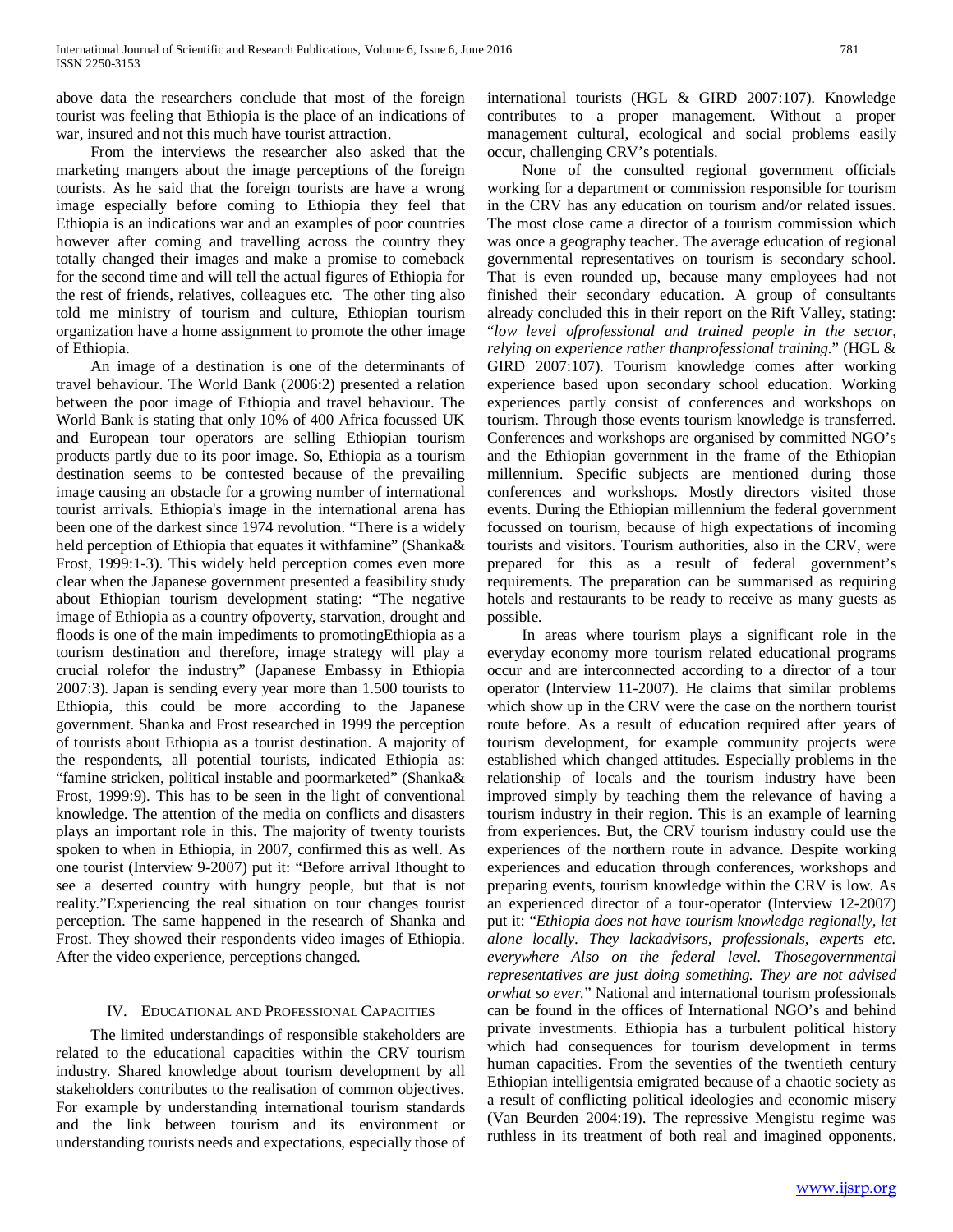During the so-called Red Terror of 1977-78, government security forces killed thousands of students and urban professionals. Because human rights violations characterized the government's policy toward dissidents, there was a constant exodus of young and educated people13. In relation to tourism the emigration of Ethiopian intelligentsia has been important for Ethiopia's current stage of development. The group which is mostly described as The Ethiopian Diaspora in the United Stated of America and Europe did play an important role in the history of Ethiopia and still play that role now, even in the tourism industry. As an Ethiopia expert, owner of an tour-operator and co-writer (Interview 12-2007) of the first tourism policy said: "*The Ethiopian intelligentsia migrated abroad. Among them weremany professionals, intellectuals and powerful businessman who could lead Ethiopia to a more prosperous future. In this period the Ethiopian government decided to develop the tourism industry. But back then we were lacking knowledge and power to get a perfect tourism industry.*" Due to history Ethiopia lost human capacities whichcould lead the country towards a more prosperous future. For example, Kenya andEthiopia were at the same position when the Derg took over in 1974. The current differences are a consequence of the fact that tourism knowledge left Ethiopia.Nowadays there is still a lack of professionals. Human capacities within themanagement of the Ethiopian tourism industry are still low as an advisor (Interview 9- 2007) of the Ministry of Culture and Tourism stated. There are some schools and universities, who provide an educational program on tourism, but those are not interconnected and the positive effects seem to be low. A few do approach tourism scientifically, like the Wondo Genet University in the CRV. They have an educational program on eco-tourism and wildlife management. The latter has a strong tourism component. Most of the educational programs are focussing on serving the tourism industry, like hotel and restaurant services. In some regional tourism commissions, educational institutes and in various institutes in Addis Ababa it is possible to follow an educational program for tour guiding. So, around Ethiopia there are educational programs supporting professional knowledge development in tourism. Despite this development, there is not a professional or tourism knowledge network within Ethiopia. Let alone a network which is supporting the sustainability of professional tourism knowledge. Most of the programs are unconnected. Especially in the CRV tourism knowledge is rather isolated, unconnected to each other. As a teacher on wildlife management and eco-tourism of the Wondo Genet University said: "*We have a good program but lack teachers;wedo not know Ethiopian tourism professionals.*" Although tourism professional can be found close by or elsewhere in Ethiopia during conducting this research. Reasons for this can be found in the origin of each educational program. Origins of educational programs go back to the singular support and vision of organisations, as it is in Awassa where a German NGO established an educational program. The educational program of Wondo Genet also started on international donor money and program. As a teacher (10- 2007) stated: "*we have to find professors who could teach us.*" It comes to the commitment of managements and the demands from students if tourism knowledge is imported. Educational programs funded by NGO's do establish the basics of the program itself, but lack support and commitment towards interconnecting tourism knowledge in Ethiopia. Even governmental managed universities do focus on the graduation statistics of their students, instead of looking to its contribution to the tourism industry and surrounding society. The challenge is networking professionals, intellectuals and tourism knowledge. This would contribute the tourism industry in terms of educational and professional capacities.

 Based on the interviews of the marketing manager of ministry of tourism and culture it said that as you know tourism industry needs sufficient and experienced human power however when you come to Ethiopia tourism industry there is a shortage of human trained power on the tourism sector and even the existence professionals are not well experienced.

## **B) Opportunities of Ethiopian tourism Industry**

 As we know Ethiopia is a capital city of Africa because African Union located in Ethiopia in the capital city of Addis Ababa that establish in 1963. Pan African countries are meeting for many times in a year for the issue of African. Therefor this is a good opportunity to promote Ethiopian tourism industry and invite gusts to visit Ethiopian tourist area. This one we can count that promoting Ethiopia tourist site to the rest of Africa. Apart from this because of existence of African union in Ethiopia by itself creates different international organizations are located in Ethiopia. This also creates a good opportunity to Ethiopia to promote and invite to visit Ethiopian tourist area.

 As we know Ethiopian airlines is one of the leading air lines in African and have a direct flight across the world. Apart from this from day to day he expands their own destiny and joined in the early past in a star alliance member. So, the tourists have an access to direct flight to Ethiopia this by itself creates convinces to for the passengers and avoids further transits. So this also creates a good opportunity to Ethiopian tourism industry.

 As we know it is almost the leading African countries to registered heritage by UNISCO in Africa. This also creates a pressure to increase the flow of foreign tourist in Ethiopia.

 Ethiopia was started to construct a huge and the leading African man made dame the name so called Grand renaissance dam which is inaugurated by former prime minister of Ethiopia by AtomelesZenawi. After completed this projects it also one of the tourist destiny in Africa as well as the world.

#### V. CONCLUSION

 Based on the above finding the researchers concluded that On the issue of promotion most of the respondents said that Ethiopian government were follow thebackward system to promote Ethiopian tourism industry and expecting a lot from the government and still Ethiopia poor in promoting Ethiopian tourism when it compare the other African countries.

 On the issue of physical infrastructure, the road infrastructures in Ethiopia are not completed and convince to visit a tourist are and there is an existence of poor travelling transportation system in inside Ethiopia to visit tourist area. On the other side the overall network facility in Ethiopia epically when they travel it in the tourist area are poor. However, there an existence good availability of good hotel accommodation in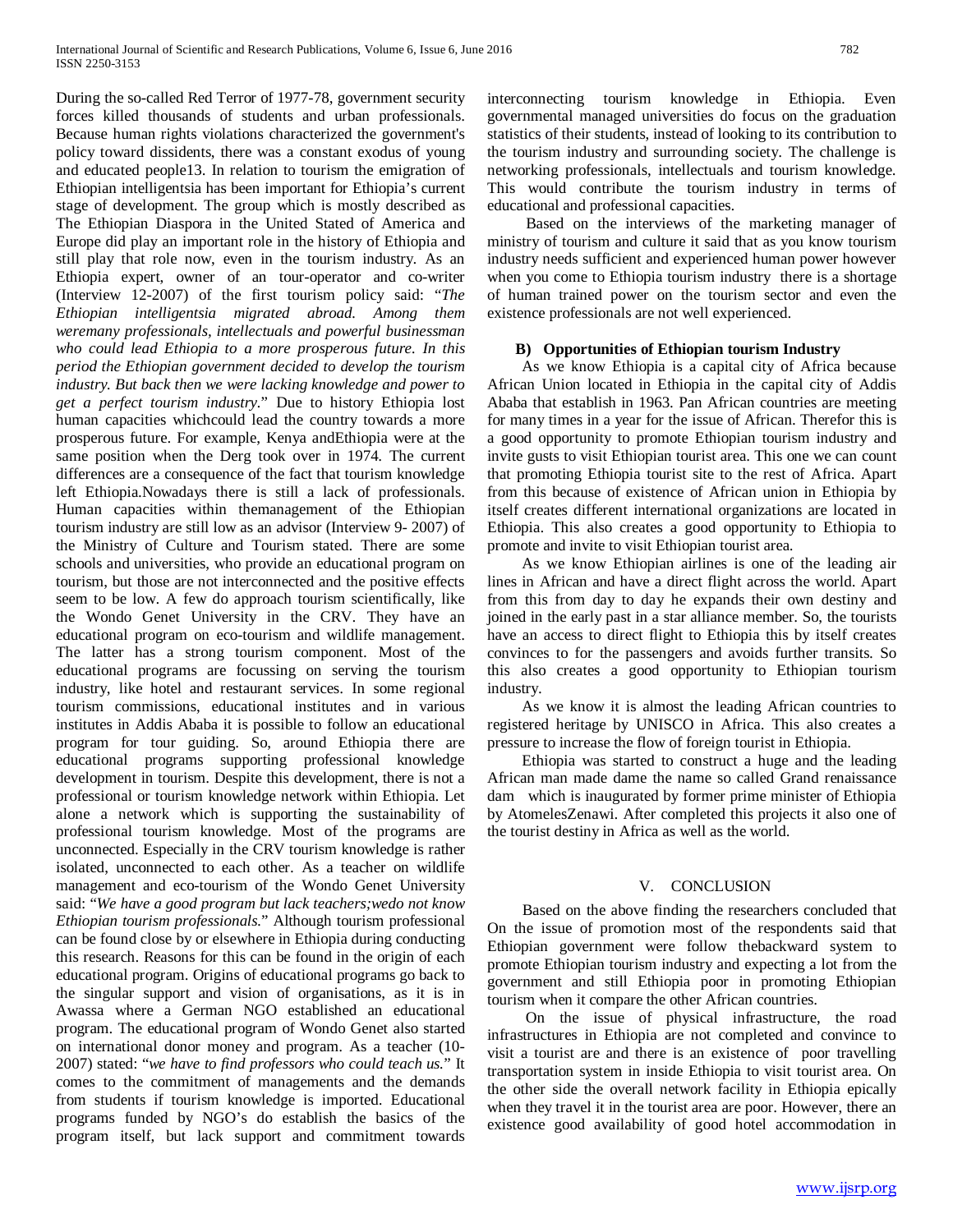Addis Ababa whereas out of Addis Ababa especially tourist destiny area not good hotel accommodation.

 On the issue of security most of the respondent confirmed that there is no security problem in inside and outside Addis Ababa.

 On the issue of image perception most of the foreign tourist was feeling that Ethiopia is the place of an indications of war, insured and not this much have tourist attraction.

 On the issue of the availability of enough tourist attractions area, most the respondents said that Ethiopia have enough tourist destiny.

 On the issue of human resource in Ethiopia tourism industry there is a shortage of human trained power on the tourism sector and even the existence professionals are not well experienced.

 Finally when it comes to the conclusions part of opportunities of Ethiopian tourism industry, Ethiopia is a capital city of Africa because African union was established and located in Ethiopia. Apart from this Ethiopian airlines almost the leading African air lines and star alliance member and have many direct flight across the world. On the other side now Ethiopia build one of the first man made dam in Africa so called Grand Renaissance Dam to generate power. After completing the dam it can be one of the tourist destiny in Ethiopia as well as the world. Lastly Ethiopia is one the leading African country that registered heritage by UNISCO. More or less those are a good opportunity to boost Ethiopian tourism industry

#### **REFERENCES**

- [1] Asker, S., Carrard, N., and Paddon, M. (2010). Effective Community Based Tourism: A Best Practice Manual. Sustainable Tourism Cooperative Research Centre, Griffith University, Australia.
- [2] Baloglu S, Mangaloglu M (2001). Tourism Destination Images of Turkey, Egypt, Greece, and Italy as perceived by US-based Tour Operators and Travel Agents. Tour. Manage. 22(1): 1-9.
- [3] Beerli A, Martin JD (2004). Factors Influencing Destination Image. Ann. Tour. Res. 31(4): 657-681.
- [4] BinyamAssefa, 2011, Assessment of tourist satisfaction. Addis Ababa University
- [5] Bryden, J. (1973). Tourism and development. Cambridge: Cambridge university press
- [6] Bull, A. (1995). The Economics of Travel and tourism. Second Edition.Melbourne: Long man Cheshire
- [7] Copley, Paul (2004) Matketing Communications Management: Concepts therories, Cases and Practices. Boston: Elsevier
- [8] Crouch G.I. And Ritchie, J.R.B. 2000 The competitive destination: a sustainability perspective. Tourism Management.
- [9] David Weaver, m. O. (2002). Tourism management .Brisbane: John Wiley and SonsAustralia, Ltd.
- [10] Doswell, R. (2000). African tourism training and education: hits and misses. In Dieke, P.U.C. (ed.), The Political Economy of Tourism Development in Africa, (247-259). Cognizant Communication Corporation, USA.
- [11] English, E. (1986). The great Escape? An Examination of North- south Tourism. Ottawa, Canada: North- South Institute.
- [12] Ethiopian ministry of Culture and Tourism. (2009, January 16). Ethiopia a Tourist paradise.Retrieved April 20, 2009, from Tourism in Ethiopia: http://www.tourismethiopia.org
- [13] Fill,C(2005).Marketing Communications:Enagement Strategies and Practice. England:Prentice Hall.
- [14] Florek, M. and Conejo, F. 2007. "Export flagships in branding small developing countries: The casesof Costa Rica and Moldova", Place Branding and Public Diplomacy. 3(1): 5372
- [15] Getu, Kebede Kidane(2010) Branding Ethiopia. Addis Ababa: Unpublished Msc paper.
- [16] GezachewAndarege (2013), challenges and prospects of Lake Tana island monasteries as atourist site since 1950's
- [17] GUNN, C.A, EDS. 1988 tourism planning (second edition). New York: Taylor &Francis.
- [18] Gursoy D, McCleary KW (2004). An Integrative Model of Tourists' Information Search Behavior. Ann. Tour. Res. 31(2): 353-373.
- [19] Hemingway, W. 2007."Placemaking cultural branding", Place Branding and Public Diplomacy.3(4): 332-336
- [20] Holloway, C. (1994). The business of Tourism.Plymouth: Pitman.
- [21] INSKEEP, E. 1991 Tourism Planning: an integrated and Sustainable Development approach. New York, Van Nostrand Reinhold
- [22] J. Hosp. Mark. Manage. 18(5): 461-479. Comparative Study on Pre and Post Trip Image Variations
- [23] Jackie Odudoh 2013, Associations Kenyan tour operators. Problems of Kenyan tourismindustry
- [24] Japanese Embassy in Ethiopia (2007)Study on the Hotel Industry in Ethiopia, Japanese Embassy, Addis Ababa
- [25] Kotler, P., Bowen, J. and Makens, J. (2012). Marketing for Hospitality and Tourism. 2nd ed. Prentice Hall.
- [26] Lazear, E.P. (2004). Balanced Skills and Entrepreneurship. American Economic Review, 94 (2) 208-211
- [27] McCabe, Scott (2009) Marketing Communications inTourism and Hospitality: Concepts, Strategies and Cases. NewYork: Elsevier
- [28] Mckercher, R. a. (1995).Tourism principles, philosophies 7th edition.Chichester: John Wiley.
- [29] Nabil dabour, 2003. Problems of tourism for OIC Countries, journal of economic cooperation
- [30] Papadopoulos, N. 2004."Place Branding: Evolution, meaning and implications", Place Branding. 1(1): 36-49
- [31] Shanka T, Frost, Frederick A. (1999) The Perception of Ethiopia as a TouristDestination: An AustralianPerspective, Asia Pacific Journal of Tourism Research,Volume 4, Issue 1,Pages1 – 11.
- [32] SMITH, S. L. J. 1994. The tourism product. annals of tourism Research. 21(3):582-595.
- [33] TeshaleBiazen, 2010, Ethiopia as a Tourist destination, An Exploration of Swedish Tourist Market Demand (case study), Blekinge Institute of Technology.
- [34] United Nations World Tourism Organization.(2010) UNWTO Tourism Highlights.
- [35] UsmanA.Raheem, F. O. (2008). Tourism Development in Ethiopia, .Journal of SustainableDevelopment in Africa
- [36] Victurine, R. (2000). Building Tourism Excellence at the Community Level: Capacity Building for Community-Based Entrepreneurs in Uganda. Journal of Travel Research, 38 (3) 221-229.
- [37] Villiers, D. D. (2001) Tourism. The Benefit of Tourism for Least developed countries (p. 12). Brussels: UN WTO.
- [38] World Bank (2008) Ethiopia, Towards a Strategy for Pro-poor Development, Africa Region Private Sector Unit, Note Number 24, August 2006, Addis Ababa, Ethiopia
- [39] World Bank, 2006 www.tourismethiopia.org, www.ethitoa.com,
- [40] World Bank (2006) Ethiopia in Makeda's Footsteps: towards a strategy for pro-poor tourism development. World Bank Report No. 38420-ET
- [41] World development Index (WDI) 2010, annual report
- [42] World Tourism Organization, 2014 Overview of tourism
- [43] World Tourism organization. (2008). Benefits of Tourism Contribution of Tourism for economy, from Benefits of Tourism:: http://www.adatum.com
- [44] World Tourism Organization (2007). Tourism Market Trends, Africa. Madrid, Spain:
- [45] World Tourism Organization.(2010,).Definition of Tourism. Retrieved Nov, 2014, from Tourism: http://www.wto.org
- [46] World Tourism Organization. UNCTAD 2010
- [47] World Travel and Tourism Council Data, (2013)
- [48] Yilmaz Y, Yilmaz Y, Đçigen ET, Ekin Y, Utku BD (2009). Destination Image: